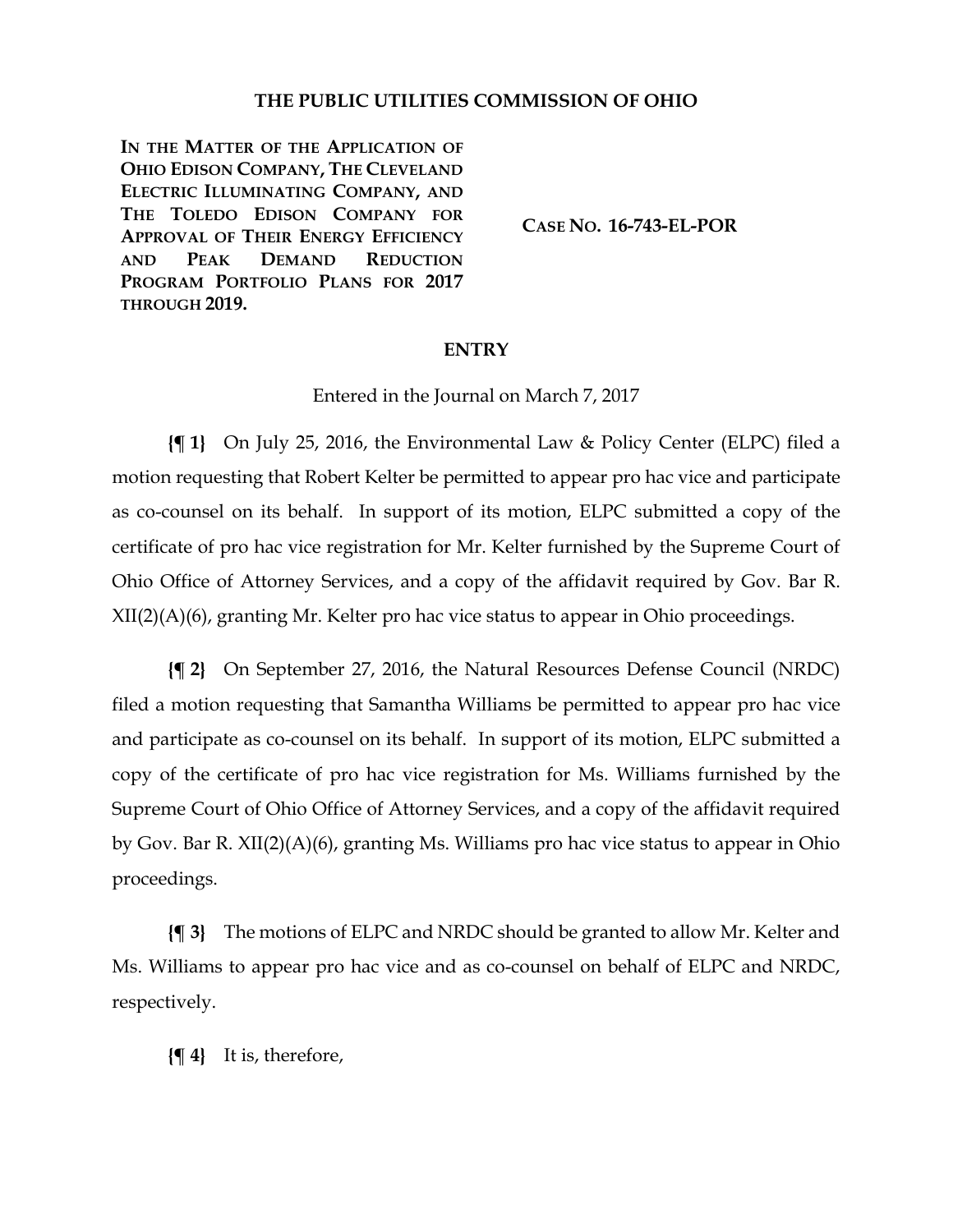**{¶ 5}** ORDERED, That Mr. Kelter and Ms. Williams be permitted to appear pro hac vice and as co-counsel on behalf of ELPC and NRDC, respectively. It is, further,

**{¶ 6}** ORDERED, That a copy of this Entry be served upon all parties of record.

## THE PUBLIC UTILITIES COMMISSION OF OHIO

*/s/ Richard M. Bulgrin*

By: Richard M. Bulgrin Attorney Examiner

SEF/dah